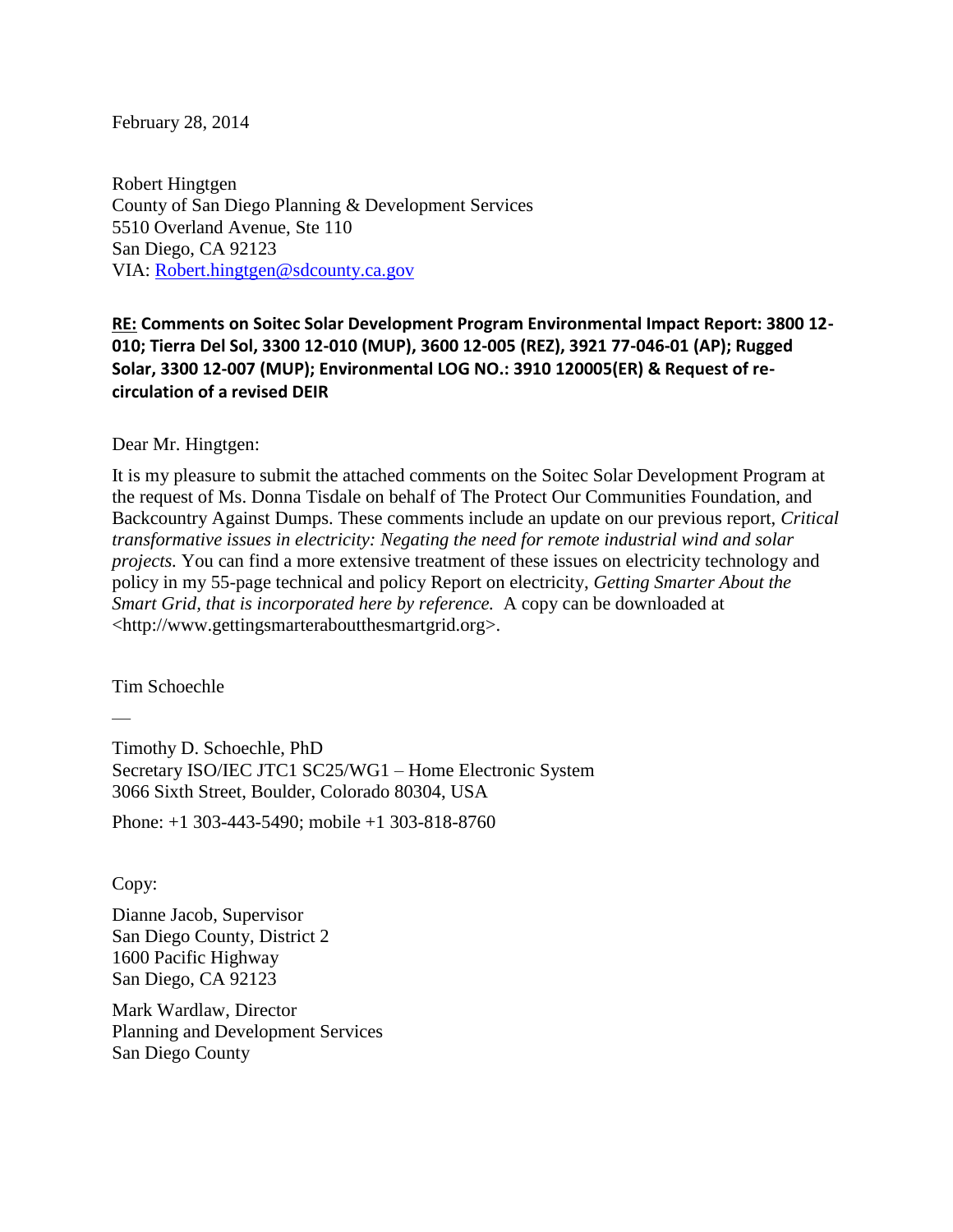**RE: Comments on Soitec Solar Development Program Environmental Impact Report: 3800 12-010; Tierra Del Sol, 3300 12-010 (MUP), 3600 12-005 (REZ), 3921 77-046-01 (AP); Rugged Solar, 3300 12-007 (MUP); Environmental LOG NO.: 3910 120005(ER) & Request of re-circulation of a revised DEIR**

# **From Timothy Schoechle, PhD on behalf of The Protect Our Communities Foundation and Backcountry Against Dumps**

## **Executive Summary**

The following report conveys updated comments on the inappropriateness, and lack of need for utility-scale generation projects, and are provided now with specific regard to the Soitec Solar Development Program.

### *Background*

In February of 2013, we provided 4-pages of comments in a report titled *Critical transformative issues in electricity: Negating the need for remote industrial wind and solar projects.* These comments challenged the presumed need for large remote wind/solar generation projects and identified the emergence of distributed generation, commonly called distributed energy resources (DER), and microgrid alternatives to centralized utility-scale generation/transmission projects. In particular, our report pointed out the benefits of trends toward decentralization, localization, and a new emphasis on premises-based systems. A copy of our 2013 report is annexed to this present report (Annex B).

#### *What's new in the last year?*

Current events have validated and exemplified the points made in our comments last year.<sup>1</sup> Over the past year, a number of dramatic technical and business changes have begun or advanced relative to the utility industry. Several of these changes are particularly relevant to proposed utility-scale solar projects justified as needed to serve the San Diego area. Our updated comments below will focus on both state-wide issues in general and on the proposed Soitec Solar Development Program in particular.

#### *Summary of Recommendation*

 $\overline{a}$ 

We recommend the "No Project Alternative"—that the project not be permitted, and that public resources be directed to more promising and less damaging alternatives. Such would include distributed rooftop solar, solar gardens, and other forms of distributed energy resources (DER). All of the objectives of the California Environmental Quality Act (CEQA) could be better achieved without the Soitec or similar projects. The goal of creating utility-scale solar energy inbasin is misguided and has been overtaken by events. The Soitec project will not improve electricity reliability for the San Diego region as well as the alternatives that we suggest. Given the rapidly changing technological and institutional picture today, we do not believe that these alternatives need to be reconsidered.

<sup>1</sup> For a more detailed discussion of such changes, see "The High Road to the True Smart Grid—[update on] *Getting Smarter About the Smart Grid*"*,* presentation at Commonwealth Club of California, San Francisco. January 28 (Schoechle, 2014)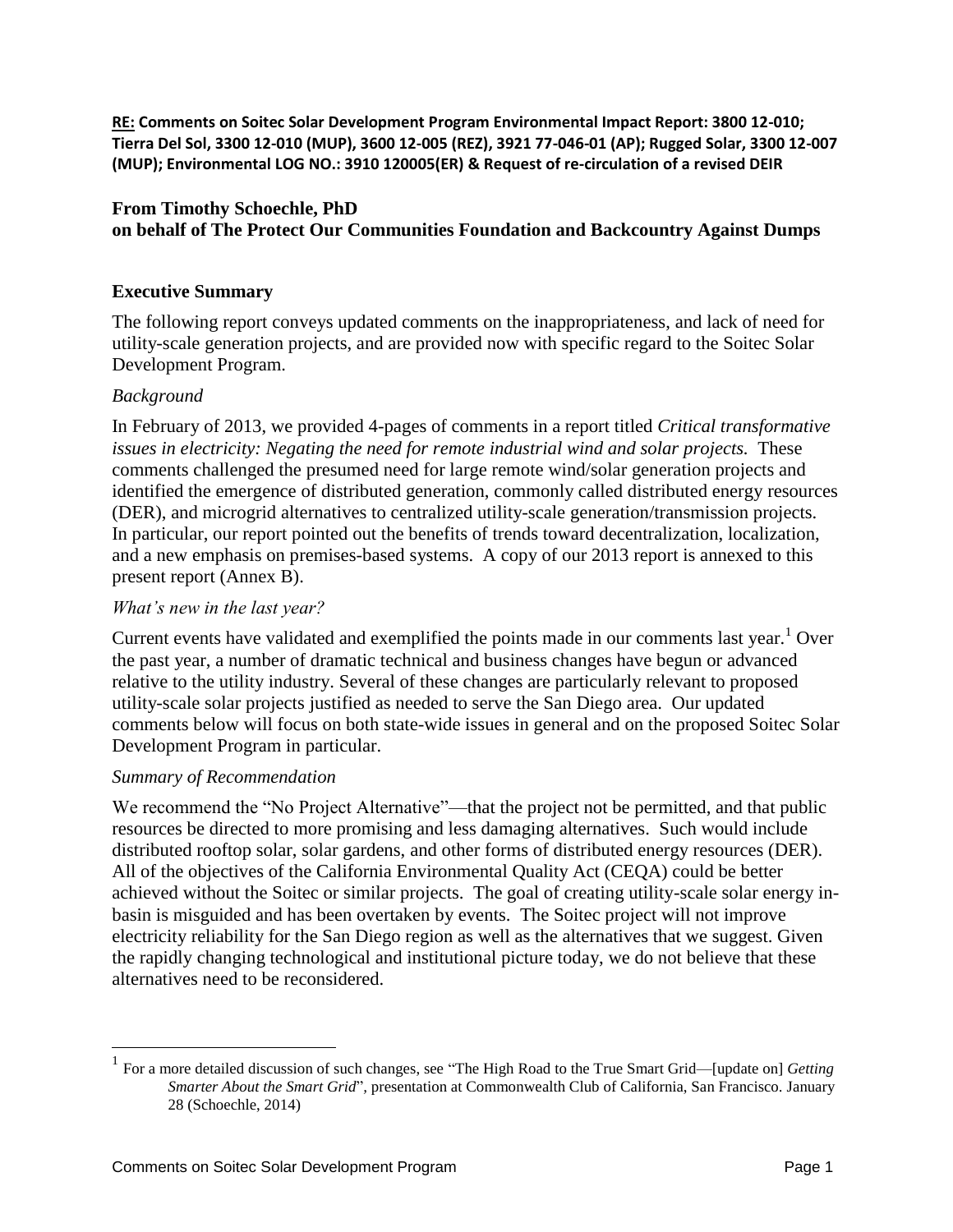### **Update on 2013 comments in regard to Soitec Solar Development Project**

### *What's new?*

Several important developments have occurred over the past year that have significantly changed the strategic picture for electricity. The cost of photovoltaic panels (PV) and rooftop solar generation has dramatically dropped to the point that the utility industry is finding itself facing economic crisis. The ascendency of distributed energy resources in general, and rooftop solar in particular, has presented an existential challenge to the 130-year old investor owned utility (IOU) business model, according to the industry's own internal experts—the Edison Electric Institute. Large-scale solar projects are becoming even more inappropriate, facing increasing costs and declining economies of scale. Such projects are largely propelled by financial interests and by utilities searching for ways of using renewables to continue their dependency on profits from return-on-capital assets and from commodity sale of electricity, both guaranteed by regulators.<sup>2</sup> We propose that encouraging rooftop solar and community-based solar gardens offers a far better path for the residents, ratepayers, and taxpayers of the San Diego region. The following describes some of the key relevant new developments in electricity and relates them to the Soitec Solar Development Project.

#### *1. Dropping costs of distributed PV (DER—distributed energy resources)*

### *The example of Germany*

Germany exemplifies the leading edge of the dramatic changes in the utility industry worldwide. Through its policy of *Energiewende—revolution away from carbon and nuclear and toward renewable and sustainable energy*, over the past few years Germany has reached nearly a quarter of its overall electricity generation from renewable sources, and is at approximately 20% solar over half from individual rooftops. This was accomplished in large part by a system of feed-in tariffs that gave priority to localized and largely user-owned renewable generation. As a result, the incumbent investor owned utilities are facing a financial crisis and are planning radical shifts in their business approaches (Chazan, 2014). RWE has opted to pull out of electricity generation and morph into a service utility, while E.ON has opted to leave the German market and shift its activities to Turkey (Chazan and Vasagar, 2014). The German success contributed to the Chinese move into PV production that has fed the trend to declining PV prices. Japan may soon follow suit.

#### *US solar market entry by competitive independent power producers*

The compelling opportunities for distributed rooftop solar have been identified by independent power producers (IPPs) who are beginning to challenge the regulated IOUs in their own territories. Specifically, NRG, PJM, and Solar City are moving into the rooftop PV market. (Chernova, 2013). This situation was characterized by Jim Rogers, recent Chairman and CEO of Duke Energy Corporation quoted in the *Wall Street Journal*, "It is obviously a potential threat to us over the long term," (Martin and Malik, 2013). Recent FERC Chairman Jon Wellinghoff was quoted in an interview by *Greentech Media* on the topic.

 $\overline{a}$ 

<sup>&</sup>lt;sup>2</sup> California utilities earn the bulk of their profits through a set rate of return on investments in distribution and transmission infrastructure. On transmission assets, SDG&E earns an authorized 11.3 percent rate of return on its investors' equity, set by the Federal Energy Regulatory Commission.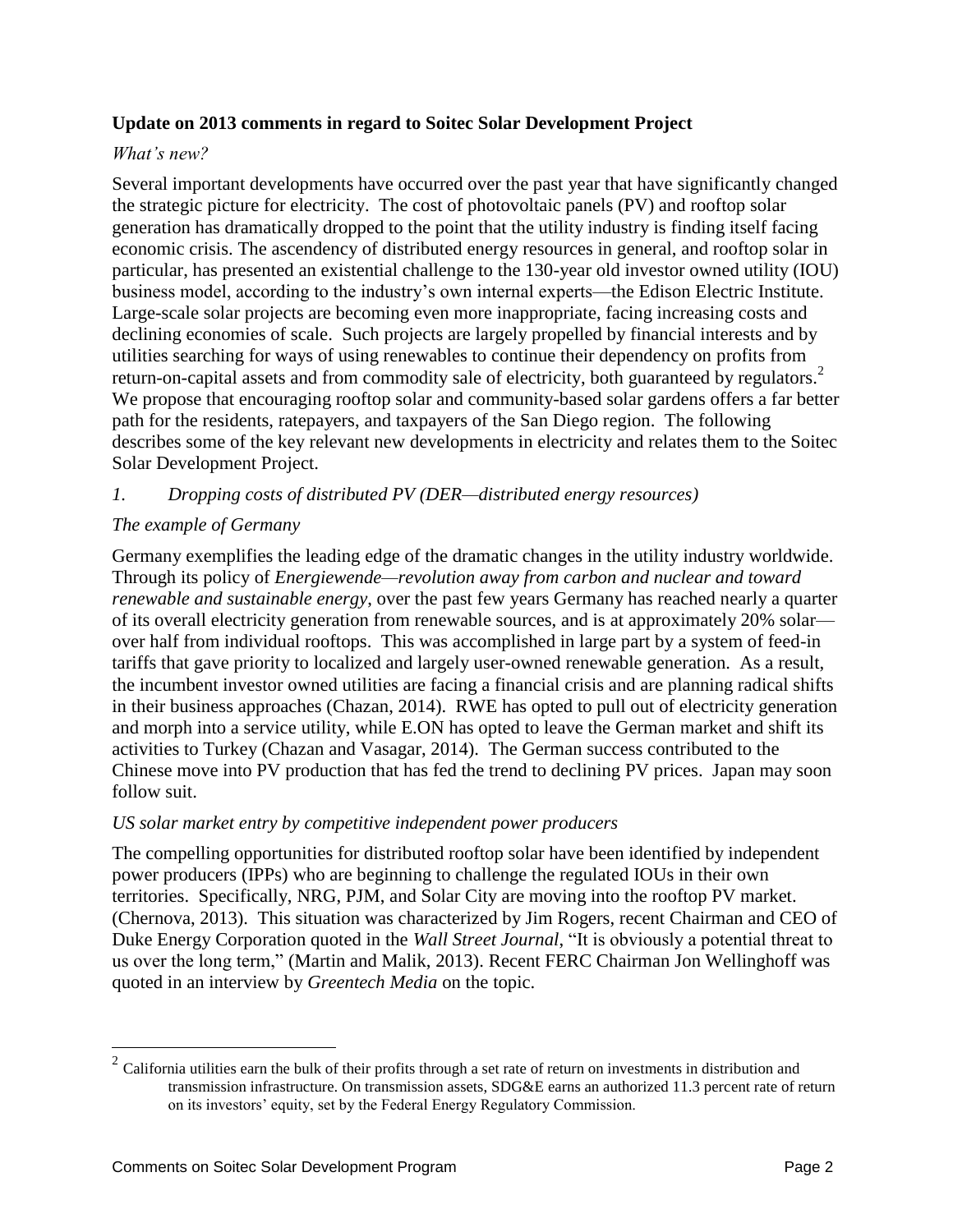"Solar is growing so fast it is going to overtake everything," Wellinghoff told GTM last week in a sideline conversation at the National Clean Energy Summit in Las Vegas.

If a single drop of water on the pitcher's mound at Dodger Stadium is doubled every minute, Wellinghoff said, a person chained to the highest seat would be in danger of drowning in an hour. "That's what is happening in solar. It could double every two years," he said. (Trabish, 2013).

### *2. New advanced UL/IEEE 1547.8 smart inverters and technical standards*

In the past, one of the limitations of high solar penetration has been intermittency. A conventional solution has been to install natural gas peaking plants to compensate for the intermittency. However, a better solution has emerged in the form of a new generation of smart inverters that enable and facilitate premises-localized grid balancing and stabilization (St John, 2013). The technical standard for premises solar inverters, IEEE 1547, is being upgraded to provide additional features. IEEE 1547.8 improves safety and stability of grid disconnect functions. Other features already offered and now being standardized include VAR control<sup>3</sup>, low voltage ride-through, grid frequency stabilization, and power factor compensation. Combined with even a small amount of premises storage (battery), power support/surge assist can be provided with dramatic effects.<sup>4</sup> These inverter features obviate the need to provide such functions in the distribution grid. They also change the basic nature of premises demand response strategies. UL began certifying IEEE 1547-compliant inverters in late 2013.

A recently issued 73-page study by the Rocky Mountain Institute (Bronski, et al., 2014), *The Economics of grid defection: When and where distributed solar generation plus storage competes with traditional utility service*, provides a detailed analysis of the potential economic impact of combining rooftop solar PV, advanced inverter/chargers, and battery storage, as described above. A summary of the RMI study is provided by Colthorpe (2014). This RMI study shows the risk of obsolescence and stranding that may soon face utility-scale generation and transmission projects.

# *3. Big Gen/Trans projects unneeded*

Since its inception, the electricity industry has been based on large economies of scale and on large capital investment. This dependency was due to the nature of the technology of the time (*i.e.*, steam/coal, hydro, high-voltage transformers, transmission lines). Because of the high capital requirements, the industry's history was entwined with banking and finance, beginning with Edison and his backer, J.P. Morgan.<sup>5</sup>

From the beginning the electricity industry was characterized by the need for enormous investment in generation and transmission infrastructure in the form of large centralized structures depending on major economies of scale. No industry was more capital intensive—three dollars of investment being required for every dollar of revenue. (Schoechle, 2013, p. 1)

<sup>&</sup>lt;sup>3</sup> VAR means "volt-ampere reactive"—a measure of the electrical energy (capacitive or inductive power) that is needed to energize the portions of the power system, depending on types of loads.

<sup>&</sup>lt;sup>4</sup> See video presentation by inverter designer Heart Akerson at a conference of OSIsoft (Heart, 2013). A synopsis of the presentation is provided here as Annex A.

<sup>5</sup> A detailed historical account is provided in *Power Struggle: The Hundred-Year War over Electricity*, (Rudolph and Ridley, 1987) and a review of the book is provided by Schoechle (2013).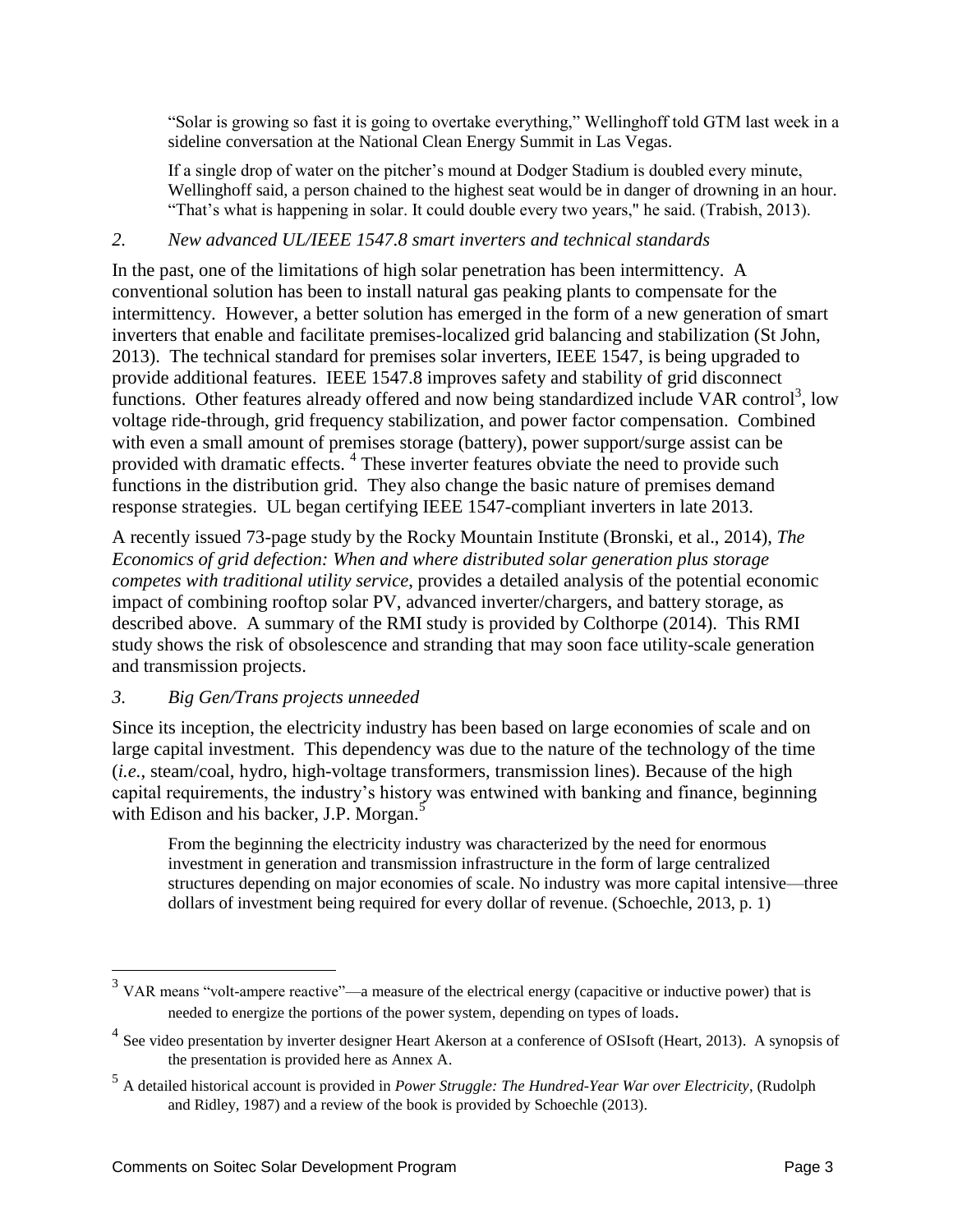Recently, this historical situation has changed radically. Renewable generation, especially solar PV, and distributed grid technologies are just as efficient at either small or large scale. In reality, due to information technology and a smart grid, distributed systems can actually be more efficient than centralized systems.<sup>6</sup> Also, the financing of such systems does not need to rely on large capital projects, but rather can utilize more conventional small-scale or user-based financing and investment mechanisms, as with homebuilding, road construction, home appliances, *etc*.

Solar energy is an inherently diverse, distributed resource. There is nothing to be gained by trying to force it into the centralized capital-intensive paradigm of coal and nuclear baseload generation. Concentrating solar power (CSP) projects represent an attempt to hammer a "square  $\frac{1}{2}$  peg into a round hole." The sun shines everywhere.<sup>7</sup> Mirrors in the desert or complex tracking CPV arrays, like Soitec, make little sense, especially when they also require big transmission. In this time of rapid change, investments in large-scale generation projects face the real possibility of becoming stranded.

### *Disruptive Challenges to the industry*

In January of 2013, the Edison Electric Institute (EEI) released a brief, but extremely important report titled *Disruptive Challenges: Financial Implications and Strategic Responses to a Changing Retail Electric Business* (Kind, 2013). The report offered the electricity industry a "heads-up" that their basic business model was threatened and recommended that they rethink it.

The financial risks created by disruptive challenges include declining utility revenues, increasing costs, and lower profitability potential, particularly over the long-term. As DER and DSM programs continue to capture "market share," for example, utility revenues will be reduced. Adding the higher costs to integrate DER, increasing subsidies for DSM and direct metering of DER will result in the potential for a squeeze on profitability and, thus, credit metrics. While the regulatory process is expected to allow for recovery of lost revenues in future rate cases, tariff structures in most states call for non-DER customers to pay for (or absorb) lost revenues. As DER penetration increases, this is a cost-recovery structure that will lead to political pressure to undo these cross subsidies and may result in utility stranded cost exposure

...While [this] paper does not propose new business models for the industry to pursue to address disruptive challenges in order to protect investors and retain access to capital, it does highlight several of the expectations and objectives of investors, which may lead to business model transformation alternatives. (p. 1).

It took many months for this news to have effect, but in late 2013, some major IOUs began to react. However, rather than adapting their business model, they began pushing back against net metering tariffs in California, Colorado, Arizona, and several other states. The futility of such a short-term temporary fix became evident when the Arizona Corporation Commission agreed with the utilities, but imposed only a nominal fee of 70 cents per kilowatt of installed solar, which would equate to about \$5 per month in a typical household. As reported in *IEEE Spectrum*, "…that is but a tenth of what the power industry had advocated, spending millions of dollars to lobby the Arizona regulators and influence public opinion…" (Sweet, 2013). The

<sup>&</sup>lt;sup>6</sup> The "smart grid" can be defined as using information technology (computers and communication) to make the grid more reliable, efficient, balanced, and renewable.

 $<sup>7</sup>$  The success of solar PV in Germany belies any need to locate solar PV in especially sunny locations. No part of</sup> Germany is as sunny as any part of the United States.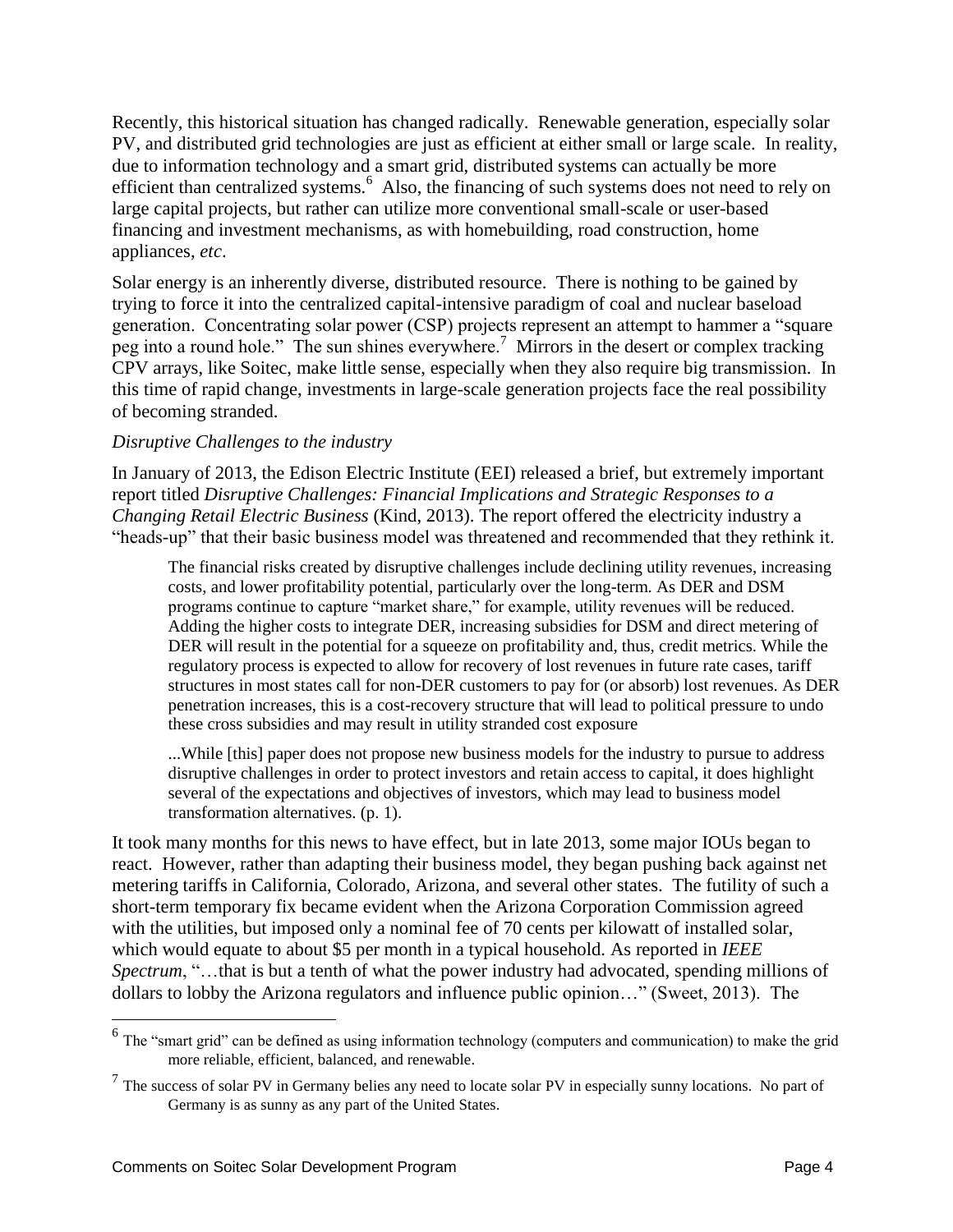"political pressure" that the EEI report warned of may be only just beginning, and the public will likely be joined by IPPs gaining interest in solar PV markets. A timely sequel to the EEI report is provided by the new detailed RMI study (Bronski, et al., 2014) of the actual economics of the looming "disruption".

# *4. Implications for the Soitec Solar Development Program*

# *Ivanpah*

The Ivanpah Project, a new \$2.2 billion 377 megawatt CSP facility in the Mojave Desert, was built by BrightSource Energy and others with the help of a \$1.6 billion federal loan guarantee. The project situated on federal desert land near the Nevada border and adjacent to the Mojave National Preserve. The project has gained national attention for its impact on desert habitat, interference with wildlife, killing of birds, and garish appearance—and it has become the "poster child" for how *not* to do solar energy. As reported in the Wall Street Journal,

Utility-scale solar plants have come under fire for their costs–Ivanpah costs about four times as much as a conventional natural gas-fired plant but will produce far less electricity—and also for the amount of land they require (Sweet, 2014, p. 2).

Ivanpah is only one of the latest examples of huge utility capital projects propelled by political influence and "greenwashing."

# *Soitec*

Though just under half the capacity of Ivanpah, Soitec is planned to be a complex of four sites in residential areas of Boulevard, in rural San Diego County, using dual-axis tracking solar CPV panels. It is planned to occupy 1500 acres of land between the pristine Anza-Borrego Desert State Park (a unique national treasure) and the Mexico border. Following is a summary points of the shortcomings of the proposed Soitec approach *vs*. adding rooftop PV in San Diego:

- Unproven technology depending on complex electro-mechanical systems vulnerable to the desert environment
- Lack of economy of scale
- Geographical clustering of PV decreases grid stability (vulnerability to intermittency, extreme weather and wildfire events)
- Unneeded power
- CSP's inappropriate and unnecessary focus on efficiency
- Waste of scarce groundwater resources
- Excessive cost to ratepayers and taxpayers (\$469 million for 2 of Soitec's 4 Boulevard projects: Rugged Solar and Tierra Del Sol Solar)<sup>8</sup>
- Environmental degradation
- Requirement for new transmission facilities
- Transmission loss of  $7-14%$

<sup>8&</sup>lt;br>8 See Soitec Solar's Fact Sheet for Tierra Del Sol & Rugged Solar CPV Solar Projects in Boulevard, California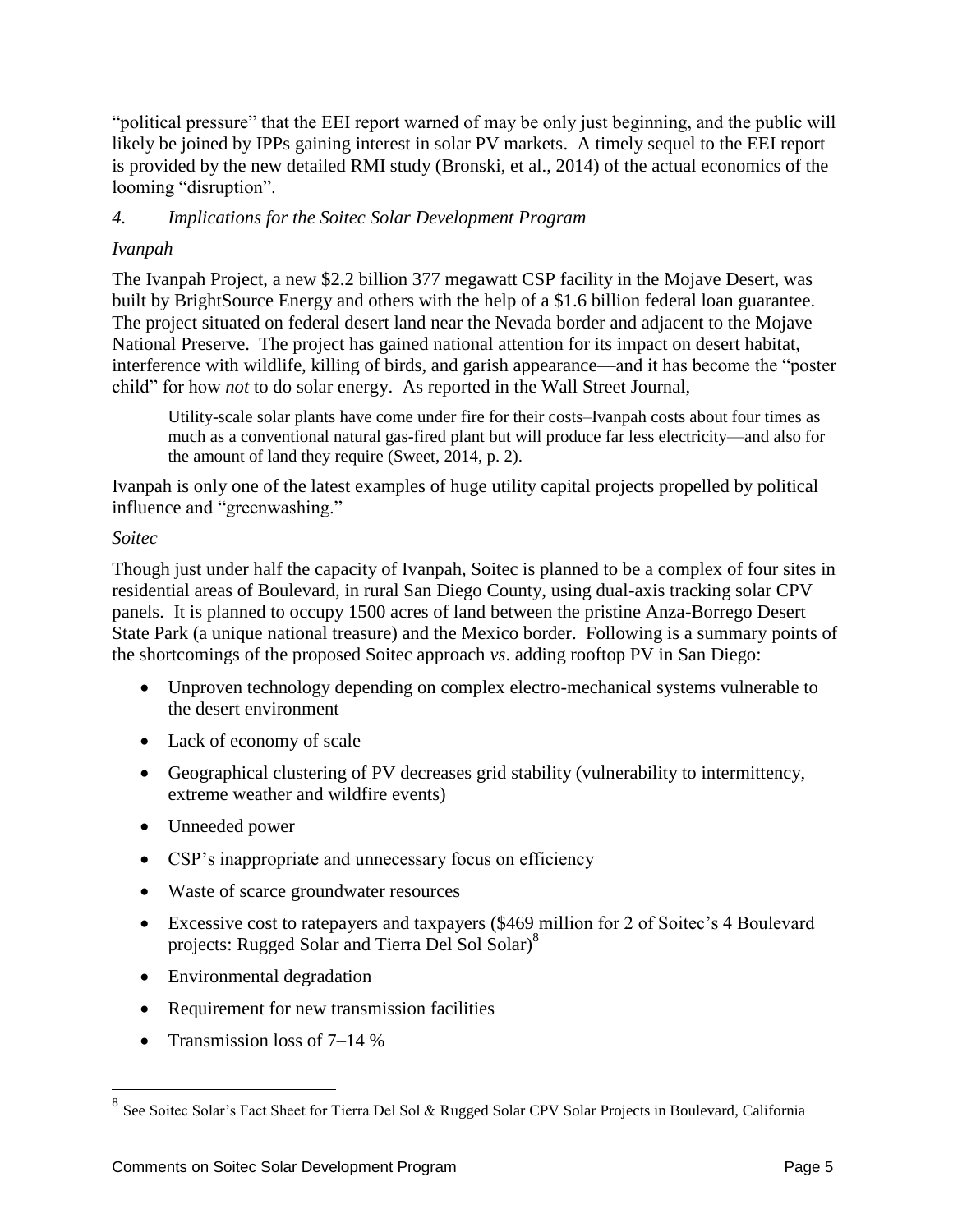- Requirement for infrastructure construction, support facilities, roads, *etc.*
- Financial risk and potential cost of removal
- Unintended consequences

# *5 Benefits to San Diego County and its people*

In 2007, a major 158-page report was produced by E-Tech International, with the support of the San Diego Foundation's Environment Program, titled *San Diego Smart Energy 2020: The 21st Century Alternative.* This massive study showed in great detail how the San Diego region could realize a new energy future with a "…cleaner and more secure energy supply for generations to come"

San Diego Smart Energy 2020 paves the way for a shift from reliance on fossil fuels and imported power to an array of local solutions that include energy efficiency measures with emphasis on high efficiency air conditioning systems; common-sense weatherization and conservation; the proven technology of solar photovoltaic (PV) panels, for large commercial use as well as on homes; small, highly efficient natural gas-fired power plants that generate both power and heating/cooling; adoption of smart grid procedures that improve the efficiency of the grid by monitoring and controlling the flow of electricity on a continuous basis; and the widespread institution of green building design principles (Powers, 2007, p.1).

Subsequent events and developments have fully validated this report. The market and technological developments have borne out the report's facts and the figures, as well as its vision. We believe that it is now time to implement this vision.

# *San Diego's unused rooftop space is adequate and available*

According to Bill Powers, author of the aforementioned report, interviewed in July of 2013, "San Diego County urban and suburban developed areas have about 7,000 MW of rooftop and parking lot solar capacity. So far about 150 MW of this capacity has been developed, about 2%." He adds that only about half to two-thirds of the full 7,000 MW solar potential would need to be developed in order to meet all of the City of San Diego's electricity needs.<sup>9</sup>

# *Guiding principle of situating energy production*

Some may ask, why not build large-scale renewable projects that could be located on existing structures, parking lots and ruined or non-ecologically important brown fields<sup>10</sup> near existing transmission facilities? The answer is that our preference should be for smaller-scale distributed renewables located at or near the point-of-use, and on fostering the markets for such technologies and products. Every dollar sucked up by a large utility-scale project is a dollar that will not be invested in rooftop solar, clean inverters, small hydro, small wind, and battery storage and other mass market technologies that result in long-term community-based jobs and manufacturing. The big projects tend to be one-time deals that primarily feed short-term construction jobs for outsiders, as well as provide rewards for bondholders, investors, land speculators, and utility's ratebase return-on-capital assets.

 9 http://www.sandiegolovesgreen.com/bill-powers-compares-rooftop-solar-and-the-sunrise-powerlink/

<sup>10</sup> USEPA re-powering America's lands: http://www.epa.gov/oswercpa/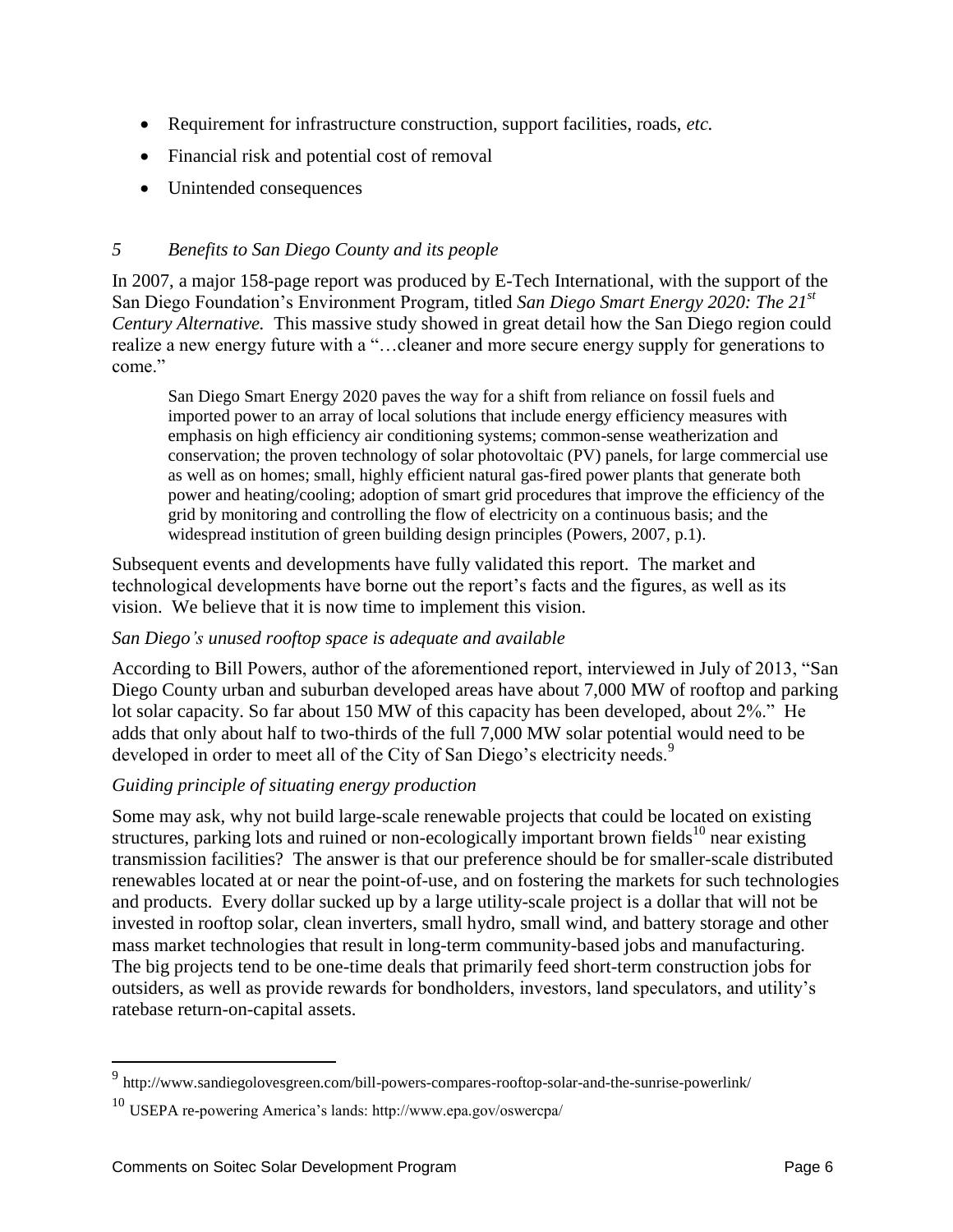### *Jobs and economic growth/opportunity in San Diego County*

A recent report from The Solar Foundation showed that "employment in California's solar energy sector grew by 8 percent in 2013 under robust regulatory and tax incentives, with even more aggressive hiring forecast this year…" (Lee, 2014). This report also identified 3,500 additional solar positions in the state during the 12 months ending in November 2013. The report showed the distribution of solar jobs in five U.S. Congressional districts of the San Diego area, showing nearly 3,000 solar jobs. It showed that last year solar installation workers represented 55% of all workers in the solar field, followed by manufacturing (22%), sales and distribution (12%), and project development (5%); and the average solar installation worker earned an average of \$24.26 an hour (63 cents above the national average). A map produced for that San Diego Union Tribune article showed the most solar jobs were reported in Congressman Issa's mostly urban  $49<sup>th</sup>$  district, that hugs the coast.

### *The multiplier effect*

More and better local jobs are one of the benefits of electric power localization (Brookings, 2011). This benefit is shown by the 3.5 x multiplier effect of keeping the money in a community. A 2004 U.S. General Accounting Office study (GAO, 2004) showed that local ownership can generate significantly higher impacts for a county. For example, a single 40MW wind project built in Pipestone County, Minnesota, would generate about \$650,000 in new income for the county annually. In contrast, that same 40MWs locally owned, would generate about \$3.3 million annually in the same county. The GAO evaluation looked at three counties in Iowa and two in Minnesota. For these five counties, local ownership provided 2.5 times more jobs and 3.7 times more total local area dollar impact. There are additional environmental benefits and technology development economic benefits to the local area.

#### *The EIR looses sight of its own purpose*

The EIR rejects the "Distributed Generation Policy" option, stating on page 4.0-4

While this alternative, including rooftop solar, would result in a significant net reduction in project impacts as compared with the Proposed Project, it is outside of the control of, and could not be implemented by, the project applicant.

This alternative would not meet Objective 2 since it would not create utility scale solar energy facilities. Nor would this alternative meet Objective 1 of assisting in achieving the state's RPS and GHG reduction objectives of obtaining 33% of electricity from renewable resources by 2020. Although this alternative would result in increased generation of renewable energy sources, at present, most rooftop solar is ineligible to contribute towards the RPS.

The opinion expressed above is narrow, short-sighted, bureaucratic, and it "throws the baby out with the bathwater." The San Diego County Planning Commissioners and Board of Supervisors have an obligation to look out for the greater good of the people of San Diego County and that purpose must prevail.

The fact that the option is outside the control of the applicant is irrelevant. They can invest their money elsewhere. Objective 2 (creating utility-scale solar) is not an end in itself, but rather intended to serve a greater purpose that is now better served differently. The RPS also in not an end in itself, but rather it is an accounting issue that is likely to change. Again, as with Objective 2, the basic purpose of the RPS is to increase the percentage of renewable energy, and it is important to not loose sight of that purpose.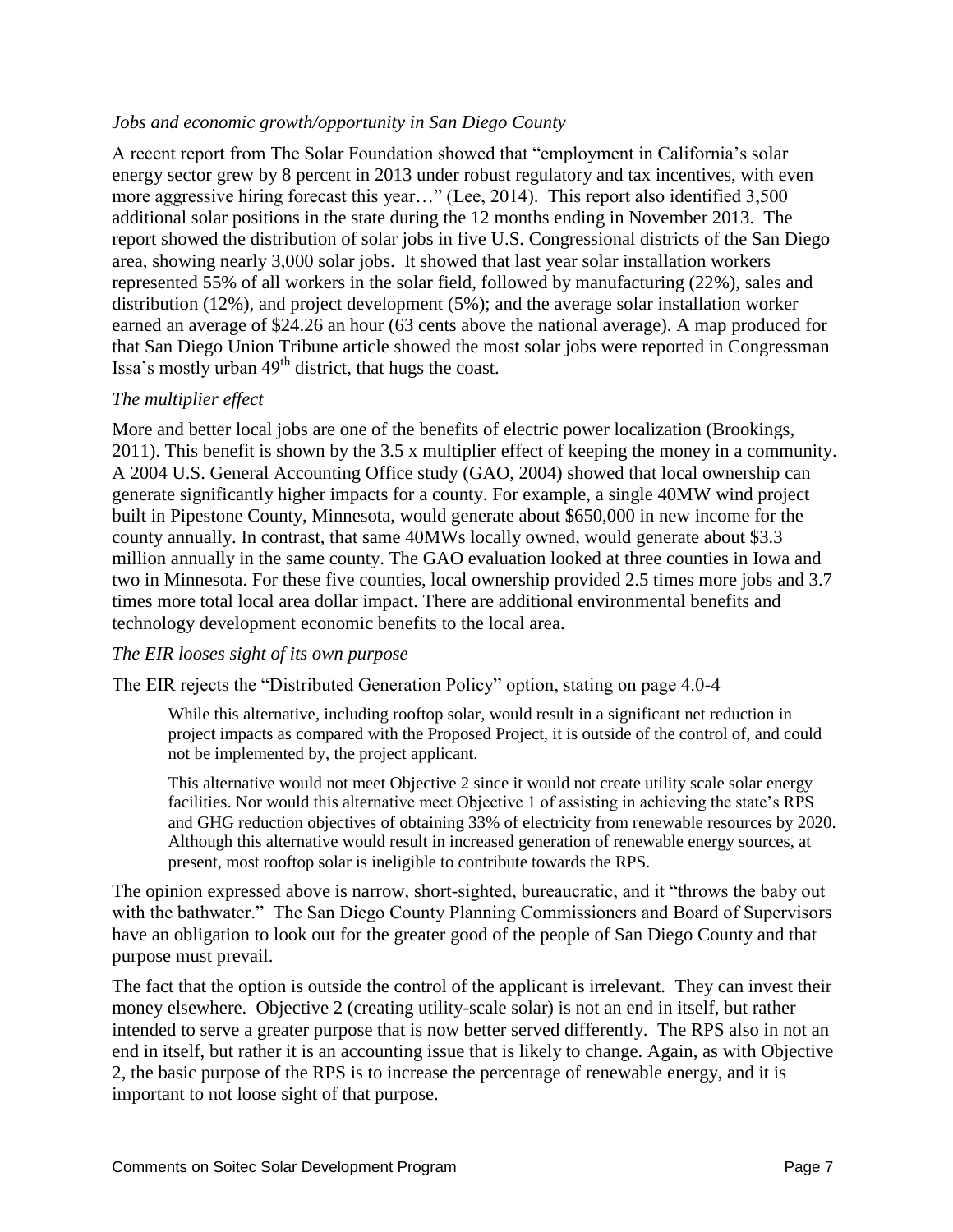### *6 Conclusion*

### *Guiding principles*

We offer the following summary of guiding principles that should be used in evaluating the present and any future electricity generation projects:

- Produce power as close as possible to where it will be used
- The utility should manage the wires and poles
- Let the customers generate the power wherever possible

#### *Recommendations*

We offer the following general recommendations.

- Avoid spending and locking in ratepayer money, for 25 years, on obsolete technology
- Avoid crowding out investment in appropriate technology
- Take opportunity for more long-term jobs and economic development in San Diego
- Take opportunity for sustainable San Diego
- Take opportunity for improved grid reliability and security through localized distributed renewable resources

We offer the following specific recommendations.

- Reconsider the EIR "Distributed Generation Policy" in *Project Alternatives*
- Do not allow the Soitec Solar Development Program to proceed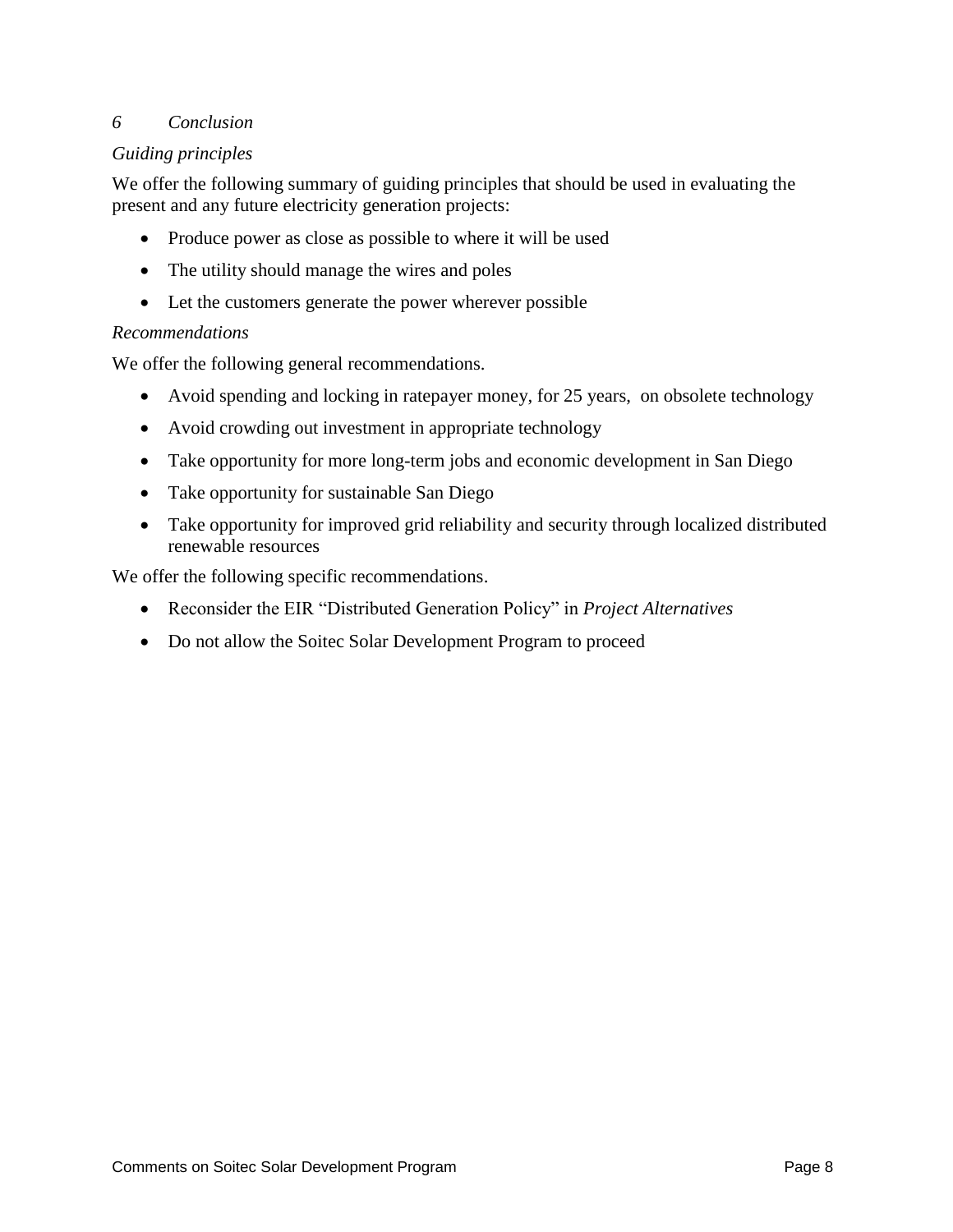#### References

Akerson, Heart (2013). *Heart Transverter: OSIsoft Presentation for High-density Solar Integration*, September 6 <http://www.youtube.com/watch?v=go0sHowaYMI>

Bronski, Peter, Jon Creyts, *et al*. (2014). *The Economics of grid defection: When and where distributed solar generation plus storage competes with traditional utility service*. Boulder, Colorado: Rocky Mountain Institute. February (73 pages). <http://www.rmi.org/electricity\_grid\_defection>

Brookings (2011). "Sizing the Clean Economy: A National and Regional Green Jobs Assessment." Metropolitan Policy Program at Brookings. <http://www.brookings.edu/metro/clean\_economy.aspx>

Chazan, Guy (2014). "Crisis-hit European utilities square up to technological revolution," *Financial Times*, February 14 < http://www.ft.com/intl/cms/s/0/c5f0949e-9316-11e3-8ea7-00144feab7de.html>

Chazan, Guy and Jeevan Vasagar (2014). "Europe's utilities look to emerging markets to ease local pains," *Financial Times*, February 14 < http://www.ft.com/cms/s/0/7eba25b4-9581-11e3-9fd6- 00144feab7de.html>

Chernova, Yuliya (2013). "Utilities Facing a 'Mortal Threat' From Solar," *Wall Street Journal*, March 25 <http://online.wsj.com/article/SB10001424127887324789504578381820753301976.html>

Colthorpe, Andy (2014). "Solar with batteries could allow US 'grid defection' by 2030: Rocky Mountain Institute." *PV TECH*, 26 February. < http://www.pv-

tech.org/news/print/rocky\_mountain\_institute\_solar\_plus\_batteries\_could\_allow\_us\_grid\_defection>

GAO (2004). U.S. General Accounting Office. Renewable Energy:Wind Power's Contribution to Electric Power Generation and Impact on Farms and Rural Communities. September <http://www.gao.gov/new.items/d04756.pdf>

Kind, Peter (2013). *Disruptive Challenges: Financial Implications and Strategic Responses to a Changing Retail Electric Business*, Edison Electric Institute, January <http://www.eei.org/ourissues/finance/Documents/disruptivechallenges.pdf>

Lee, Morgan (2014). "State's Solar Jobs Forcast Looks Bright," *The San Diego Union-Tribune*, February 21.

Martin, Christopher and Naureen S. Malik (2013). "NRG Skirts Utilities Taking Solar Panels to U.S. Rooftop," *Bloomberg*, March 25 < http://www.bloomberg.com/news/print/2013-03-24/nrg-skirts-utilitiestaking-solar-panels-to-u-s-rooftop.html>

Power, Bill (2007). *San Diego Smart Energy 2020: The 21st Century Alternative*, E-Tech International, October < http://www.sdsmartenergy.org/11-oct-07\_SD\_Smart\_Energy\_2020\_execsummary\_FINAL1.pdf>

St. John, Jeff (2013). "Western Utilities Call for Smart Solar Inverters: Should every solar inverter come with built-in grid-balancing capabilities? SDG&E and other utilities say yes," *Greentech M*edia, August 9 < http://www.greentechmedia.com/articles/read/western-utilities-call-for-smart-solar-inverters>

Schoechle, Timothy (2013). "Review by Timothy Schoechle: *Power Struggle: The Hundred-Year War over Electricity.* By Richard Rudolph and Scott Ridley." New York: Harper & Row 1986 <http://gettingsmarteraboutthesmartgrid.org/book\_review.html>

Schoechle, Timothy (2014). "The High Road to a True Smart Grid", presentation at the *Commonwealth Club of California*, January 28. < http://gettingsmarteraboutthesmartgrid.org>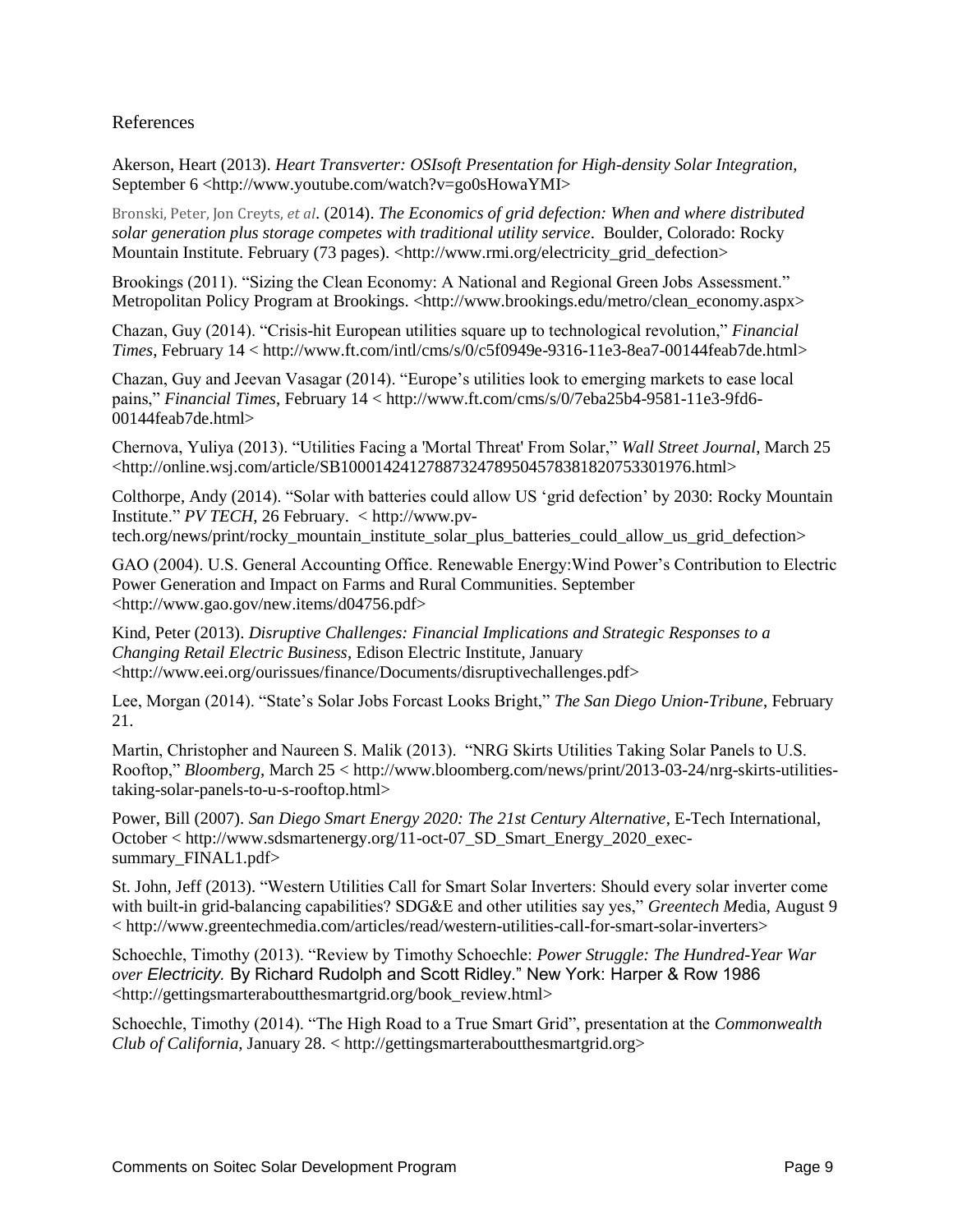Sweet, Bill (2013). "Arizona Imposes Net Metering Fee on Rooftop Solar," *IEEE Spectrum*, November 19. <http://spectrum.ieee.org/energywise/green-tech/solar/arizona-imposes-net-metering-fee-on-rooftopsolar>

Sweet, Cassandra (2014). "The \$2.2 Billion Bird-Scorching Solar Project: At California's Ivanpah Plant, Mirrors Produce Heat and Electricity—And Kill Wildlife," *Wall Street Journal*, February 12. <http://online.wsj.com/news/articles/SB10001424052702304703804579379230641329484#printMode>

Trabish, Herman (2013). "FERC Chair Jon Wellinghoff: Solar 'Is Going to Overtake Everything'," *Greentech Media*, August 21 <http://www.greentechmedia.com/articles/read/ferc-chair-wellinghoff-seesa-solar-future-and-a-utility-of-the-future>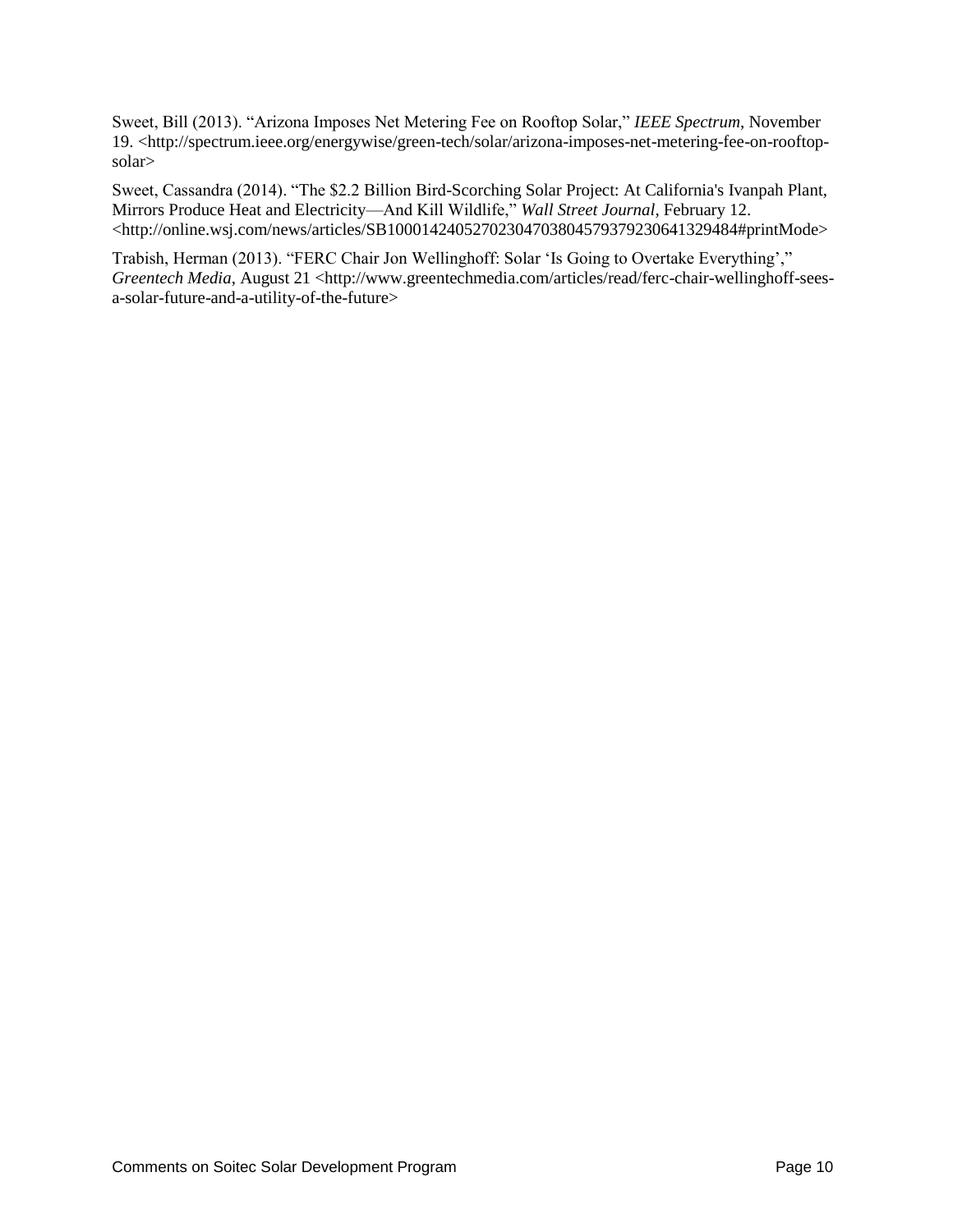### **Annex A— Synopsis of Heart Akerson's OSIsoft presentation**

#### **Synopsis of Heart Akerson's OSIsoft presentation**

The global utility industry in recent years has seen significant build-out of customer-owned distributed generation (DG) in their electric network. This unreliable and non-dispatchable generation is primarily in the form of small, rooftop PV solar arrays. The consequence is that many utilities are struggling with crew safety, localized grid stability, and generation dispatch due to high density solar on distribution circuits. Grid companies have already identified the impact of intermittency issues with high density solar and have also identified need for smart inverters but, they have only realized a small subset of what could be gained by integrating distributed Smart Inverters with Integrated Storage (SIIS) technology.

Coupled with local demand response, SIIS enables ultra-fast autonomous response times, eliminating the need for complex central command-and-control DMS. SIIS has further advantages of reduced environmental impact, sustainable operations, and economic advantages over utility large scale solar and storage. This paper will discuss the various operating concerns facing utilities and explain how SIIS integrated with PI situational awareness addresses these issues. Among the issues addressed are: DG variability, voltage fluctuation, high current management, frequency excursion control, VAR control, and spinning reserve generation mitigation.

#### About the Speaker:

Heart Ackerson has 40 years experience in solar inverter and distributed generation technology innovation. Heart has been an early pioneer in the evolution of inverters. He holds several patents on inverter and smart inverter design and a degree in Physics from the Virginia Polytechnic Institute.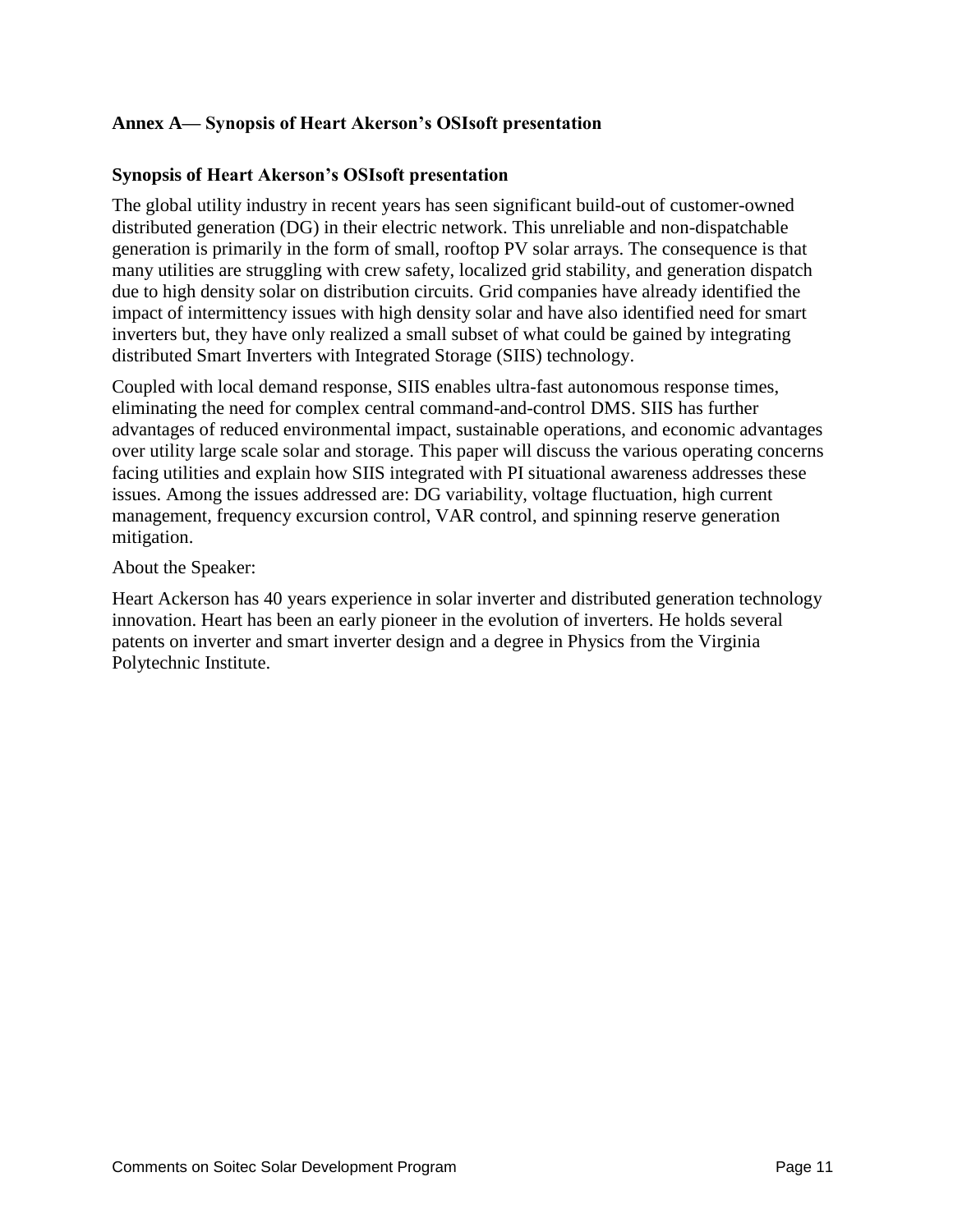**Annex B—2013 Report**

February 25, 2013

Dianne Jacob, Supervisor San Diego County, District 2 1600 Pacific Highway San Diego, CA 92123

Mark Wardlaw, Director Planning and Development Services San Diego County

RE: *Large scale rural wind and solar not needed*

#### Dear Ms. Jacob and Mr. Wardlaw,

It is my pleasure to submit the attached comments, *Critical transformative issues in electricity: Negating the need for remote industrial wind and solar projects*, at the request of Ms. Donna Tisdale. You can find a more extensive treatment of these issues on electricity technology and policy in my 55-page technical and policy Report on electricity, *Getting Smarter About the Smart Grid.* A copy can be downloaded at <http://www.gettingsmarteraboutthesmartgrid.org>.

Tim Schoechle

—

Timothy D. Schoechle, PhD Secretary ISO/IEC JTC1 SC25/WG1 – Home Electronic System 3066 Sixth Street, Boulder, Colorado 80304, USA

Phone: +1 303-443-5490; mobile +1 303-818-8760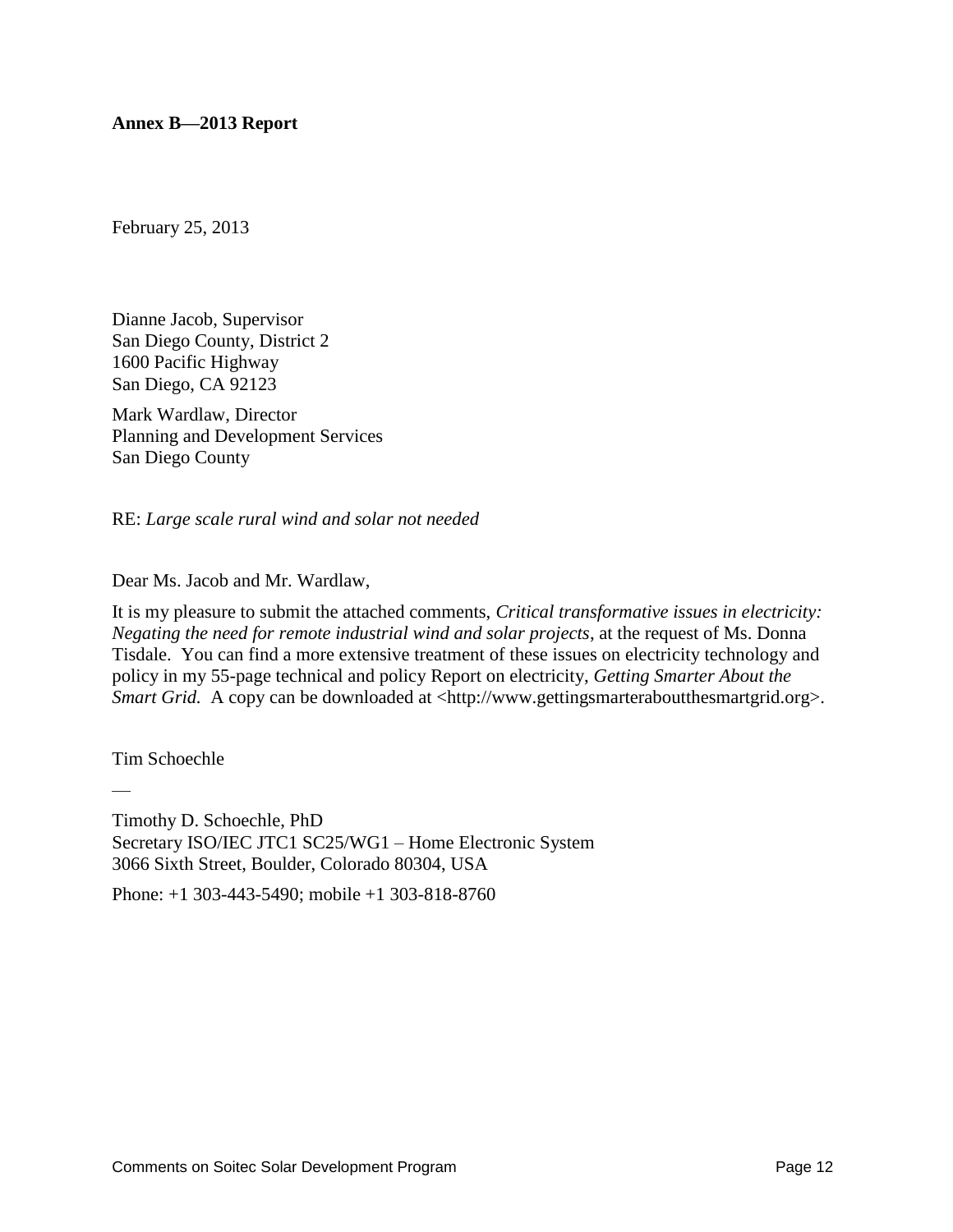# **Critical transformative issues in electricity: Negating the need for remote industrial wind and solar projects**

The electricity system is approaching a transition point in its 120-year history. Technological, environmental, political, and economic forces are converging to create a "perfect storm" that is likely to fundamentally re-shape our electricity system. Among such technological forces are the development of alternative renewable clean energy sources and advances in communication and control technologies. These, together with economic and political forces, are disrupting the utility business and regulatory models that have dominated for well over a century. The following is a brief synopsis of some of the key issues and the forces at play.

# **1. Presumed need for large remote wind/solar generation projects**

There is great public interest in cleaner energy and incorporating more renewable and sustainable energy sources into the electricity grid. It is often assumed that wind and solar projects can and should be developed along the same centralized large-scale model that has characterized conventional baseload generating plants (*e.g.*, coal, nuclear, hydro, *etc.*) and their transmission systems. It is also frequently assumed that it is necessary for such plants be situated for maximum efficiency in particularly windy or sunny locations, often distant from urban centers that need the power. "Efficiency" is a principle justification for selecting and promoting largescale remote sites and for construction of transmission facilities. In the western states, these sites are often on or near public lands, and it assumed that electricity generation would constitute utilization of public lands for a "public good." However, all of these assumptions are based on fallacies.

Wind and solar technologies do not have the economies of scale that characterize conventional generation (*e.g.*, coal, nuclear, large-scale hydro, *etc.*). In other words, they are just as efficient at small-scale as they are at large-scale—and thus bigger is not better. Additionally, generating power as close as possible to where it will be used makes sense because it avoids the transmission losses, the vulnerability, the capital costs, and the adverse environmental and socioeconomic costs of massive construction projects, including those in rural areas. Wind and solar are inherently distributed sources of energy and attempting to fit them into the centralized mold or mindset is not efficient or effective. It is obviously true that some regions have more sun than others, but it does not follow that generation should best be located there. Solar photovoltaic (PV) generation has been advancing so rapidly and widely that geographic solar flux advantages are becoming a relatively minor consideration. Germany has become a world leader in solar PV with over 1.2 million plants distributed all over the country, mostly (85%) on individual rooftops, with a capacity of about 28 GW (20-70% of the entire load)—while Germany gets less sunshine than anywhere in the United States.

In reality, the unstated rationale for these large capital projects has less to do with energy than it has to do with garnering guaranteed rates-of-return on capital assets and with financing fees and commissions. The current centralized business and financial model of the investor-owned utility (IOU) industry is based largely on regulated monopoly rate structures and on guaranteed rates of return on capital assets generally in excess of 10%. Perversely, a large solar farm off in a distant desert would make far more money for industry, bankers, and investors than would solar panels on individual rooftops.

Wind and solar development on remote sites and on public lands not only brings an array of problems but increased externalized public costs. Some of these include construction of roads,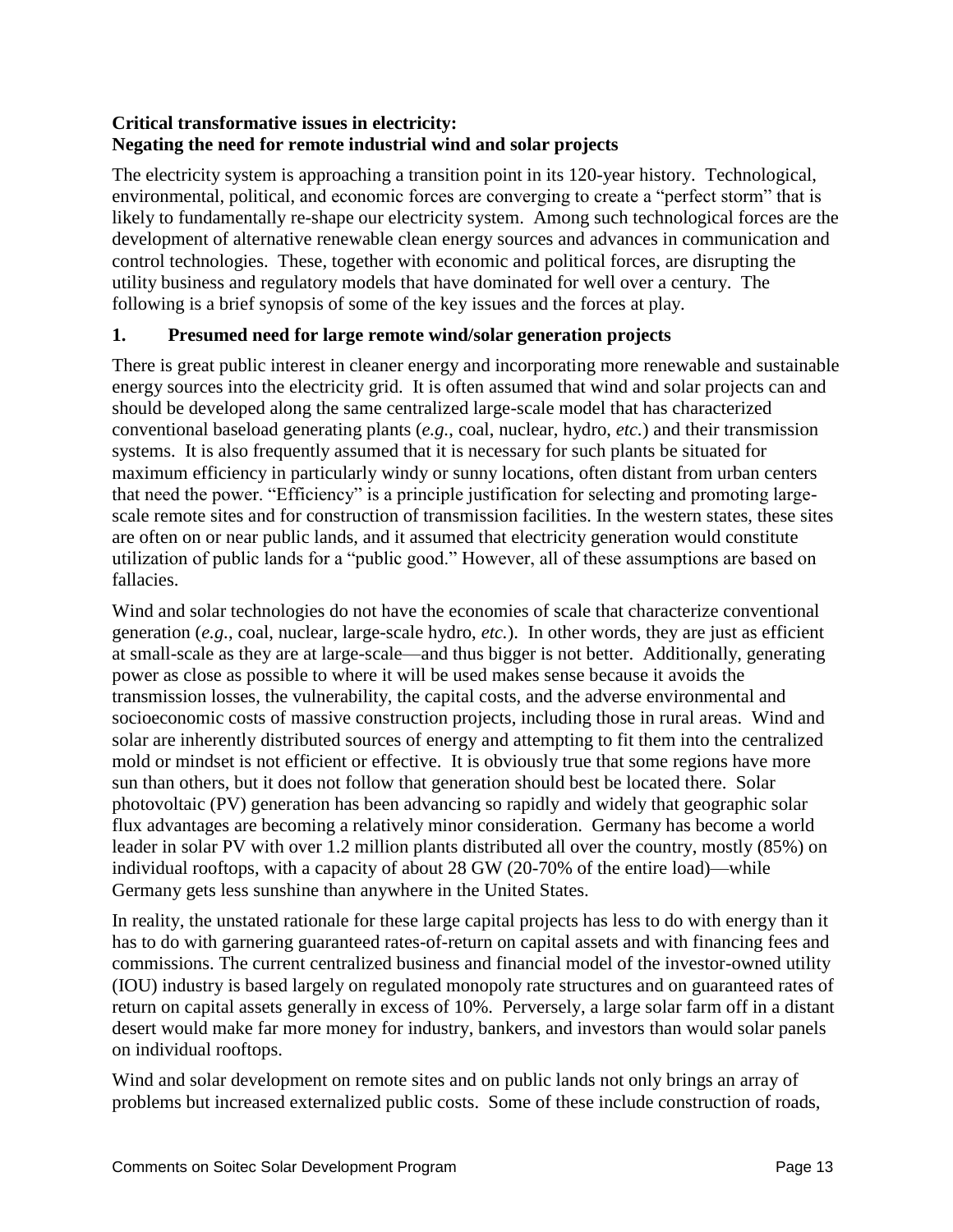transmission lines, and communication towers on otherwise undeveloped and sometimes pristine landscapes—or converting productive farmland and rural communities to unnecessary industrial use. They result in traffic and equipment, such as massive inverters, substations, and power lines that unintentionally radiate electrical noise and electromagnetic fields with unknown effects on both people and wildlife. The transmission corridors create maintenance traffic and interrupt wildlife habitats and migration patterns, as well as scarring the landscape and diminishing human habitats and scenic value. They also create a hazard to indigenous wildlife and native plant species, resulting in unknown long-term deleterious effects on the overall ecosystem. Such projects might be worth considering if there were some economic or other merit to such a centralized large-scale energy development strategy—but the entire technological and economic model of electricity generation, distribution, and use has changed rendering this centralized approach obsolete and inappropriate.

# **2. Adverse impacts of smart meters/networks**

In recent years the notion of the "smart grid" has emerged—the use of communication and information technology to improve reliability and efficiency, and more recently, to balance supply and demand on the electricity grid and facilitate the integration of more renewable energy. With government stimulus money to be spent, the utility industry and its suppliers saw the opportunity to piggy-back on the media hype and public enthusiasm to take the "low hanging fruit"—using much of this money (approximately \$2 billion) on so-called "smart meters" based on shrewd promotion and misrepresentations about how the meters would enable the purposes of the smart grid.

In reality, the smart meters do no such thing, but rather they simply enable utility companies to cut their labor costs and streamline their back-office billing operations. The new meters and meter networks do essentially nothing to manage energy, balance supply and demand, or integrate renewables. At the same time, the smart meters introduced a new set of risks, including increased costs, rates, and financial risks, personal privacy risks, and potential health risks. As a result of the mass smart meter deployments, public belief in the potential of the smart grid has been seriously eroded. Additionally, the needed funding that could otherwise have been used to fulfill the true promise of the smart grid has been diverted and wasted. An example of a fruitful and implementable alternative path to the smart grid is the emergence of *distributed energy resources* and *microgrids* that do not depend on centralized utility control.

# **3. Emergence of distributed energy resources (DER) and microgrid alternatives**

Communication and information technology together with improved feasibility of distributed generation has enabled an entirely new decentralized grid architecture. Such generation includes renewable generation (*e.g.*, wind, solar, small-scale hydro, fuel cells, combined heat and power, *etc.*), economical natural gas turbine peaking or back-up generation, and storage devices or facilities. At the same time, an array of new products and technologies for local premise-based control of electricity use, generation, and storage are being developed and introduced. These technologies are feasible in a small-scale distributed context and allow migration of electricity users away from large centralized grid structures to distributed, localized community-based microgrid structures. Such migration and localization improve grid security and reduce vulnerability to accidental or deliberate disruption of electricity—as has been experienced recently with persistent widespread outages during severe weather events. Distributed generation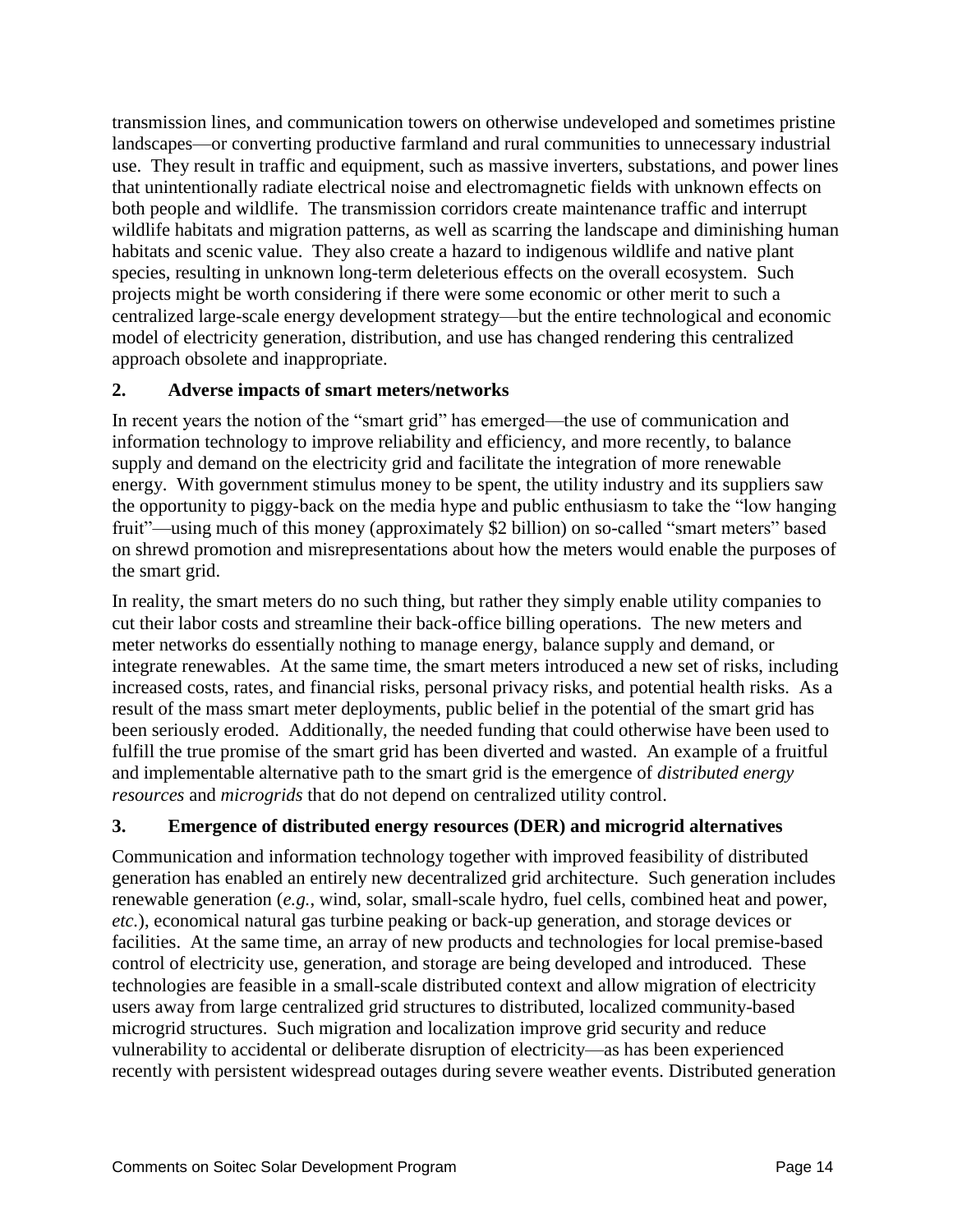can also help reduce grid instability due to sudden losses of significant energy loads when large centralized remote projects unexpectedly go off-line.<sup>11</sup>

# **4. Decentralization, localization, and a new emphasis on premises-based systems**

New technologies and products that are appropriate for small site-based installation are rapidly emerging. Such technologies and products include 1) premises communication gateways, 2) energy management systems, 3) smart appliances, 4) smart inverters, 5) premises storage including plug-in electric vehicles (PEVs), 6) advanced, efficient premises power and high speed data cabling systems, and 7) distributed energy management control protocols such as advanced demand response (DR) and "transactional energy" (TE).

One important element mentioned above—the premises gateway—provides both communication with external networks and a premises firewall that protects consumer data security and privacy. This premises gateway replaces the smart meter networks and serves to limit the ability of utilities to monitor consumer's personal lives. Such a gateway is now mandated for metering systems in Germany and other European countries.

Another important element is the smart inverter, a new genre of the inverters used to convert DC from solar PV panels to AC for local use or for feed-in to the grid. Additionally, advanced inverters can also 1) use PV (or other DC sources including batteries) to provide AC power; 2) provide a DC power bus for local use; 3) clean up high frequency electrical noise from compact florescent lamps (CFLs) and switching power supplies; 4) provide power factor compensation and premises power conditioning; and 5) manage electrical loads and sources in cooperation with premises gateways and energy management systems. Such inverters also can protect and enhance consumer privacy by effectively filtering/blocking the load signatures that smart meters could otherwise discern from aggregate premises power demand.

# **5. Conclusion**

 $\overline{a}$ 

Rather than continuing on an unsustainable path attempting to prop-up a failing and unsustainable system, it is time for regulators, local and state leaders, ratepayers, taxpayers, and utilities to recognize and embrace the fundamental changes taking place in the economy of electricity. A renewed interest in community-based initiatives, such as municipalization and community choice aggregation (CCA) alternatives, suggests a growing recognition that localization and DER—generating and managing electricity closer to the end user—are among the best ways to access and accelerate affordable renewable energy and stimulate related local business and employment. We are now offered an opportunity to reshape our electricity system in a way that will bring clean, sustainable, and abundant energy as well as new innovation, products, and jobs—all without sacrificing our environment, our public lands, our wildlife, our rural landscape, and our quality of life.

 $11$  An example of such an event is the September 2011 cascading grid collapse that affected 5 million people in Southern California, Western Arizona and Northern Baja. The US military, Department of Energy, Department of Homeland Security, and others are recognizing the benefits of distributed generation in reducing vulnerability to deliberate or accidental interruption, and to improving the resilience of electrical infrastructure. This position has been vigorously advocated by former CIA Director James Woolsey.